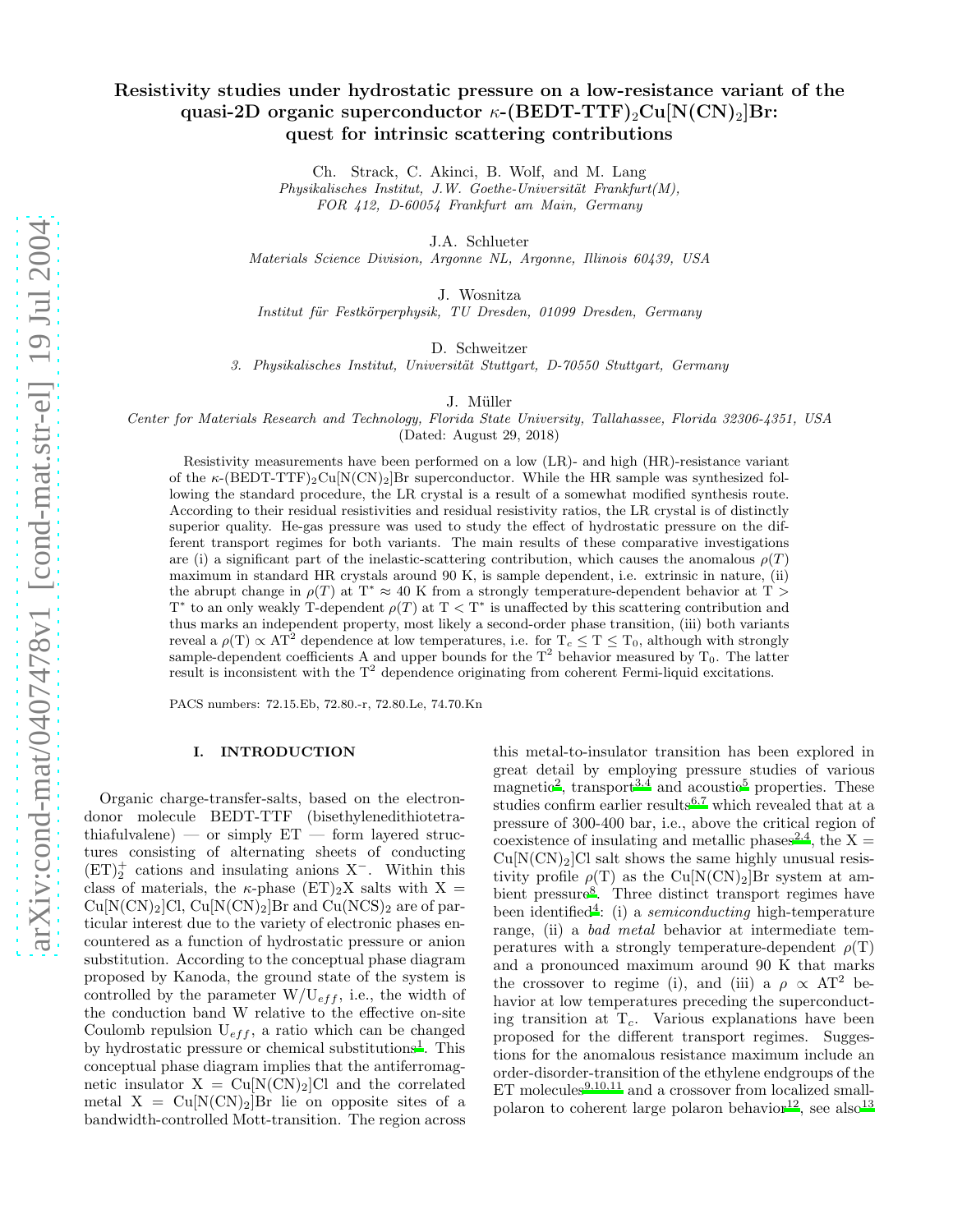for earlier arguments on the resistance anomaly. Alternatively, the "bad metal" regime (ii) together with the  $T^2$ dependence at low temperatures have been linked to the strongly correlated nature of the electrons<sup> $4,14$  $4,14$ </sup>. Within a dynamical mean-field (DMFT) approach, Merino et al.<sup>[14](#page-6-13)</sup> predicted a smooth crossover from coherent Fermi-liquid excitations with  $\rho \propto T^2$  at low temperatures to incoherent (bad metal) excitations at higher temperatures. Using such DMFT calculations for a simple Hubbard model, Limelette et al[.](#page-6-3)<sup>4</sup> recently attempted to provide even a quantitative account for the  $\rho(T)$  behavior of pressurized  $X = Cu[N(CN)<sub>2</sub>]C1$  over an extended temperature range covering almost all three of the above-cited transport regimes (i)-(iii).

It is fair to say, however, that despite the intensive efforts from both experimental and theoretical sides to explain the anomalous state above  $T_c$ , its nature still remains puzzling. In that respect, a deeper understanding of the unusual  $\rho(T)$  behavior would be of paramount importance given that the inelastic-scattering mechanism, which causes the electrical resistivity of a superconductor above  $T_c$ , is usually identical to the relevant pairing interaction.

In this paper, we report resistivity measurements on a low (LR)- and standard high(HR)-resistance variant of the  $X = Cu[N(CN)<sub>2</sub>]$ Br superconductor. These comparative studies, which include measurements under hydrostatic pressure, disclose striking differences between both variants. Our results demonstrate that — in contrast to conventional metals obeying Matthiessen's rule — extrinsic factors such as disorder, defects or impurities may strongly affect the inelastic scattering contribution in the present molecular conductors.

## II. EXPERIMENTAL

The temperature dependence of the resistivity was measured by employing a standard four-terminal actechnique operating at a frequency of 17 Hz. A maximum current of 10  $\mu$ A was used to avoid self-heating. The electrical contacts to the crystal were made by  $25 \mu m$  Cu wires attached to the sample by graphite paste. Typical contact resistances were  $\leq 10 \Omega$ . Owing to the large in-plane vs. out-of-plane resistivity anisotropy in these materials and the irregular shape of the crystals, an accurate determination of the in-plane resistivity  $\rho_{\parallel}$  is very difficult, see e.g.  $15,16,17$  $15,16,17$  $15,16,17$ . As pointed out in these references, those in-plane data derived from a standard measurement geometry with four contacts on the same face of the crystal, almost always contain a significant interlayer component  $\rho_{\perp}$ . Thus, most reliable resistivity data, free of such mixing effects, can be obtained from out-of-plane measurements. To rule out errors which might originate in an inhomogeneous current flow in our four-terminal out-of-plane measurements, comparative investigations using a six-terminal configuration were conducted and found to deviate by not more than 4 % at maximum. For

the latter measurement geometry, the current had been fed through the crystal by two pairs of terminals (the outer two of three terminals) attached to opposite crystal surfaces assuring these surfaces to be equi-potential planes. These  $\rho_{\perp}$  data enable even a quantitative comparison with corresponding results on other crystals to be performed. For the in-plane measurements,  $\rho_{\parallel}$ , the current contacts were placed on opposite end surfaces of the crystal. A He-gas-pressure technique was used to ensure hydrostatic pressure conditions. The measurements were performed at a low sweep rate of 0.1 K/min to guarantee thermal equilibrium.

The HR single crystal of κ(BEDT- $TTF)_2Cu[N(CN)_2]Br$  was synthesized at the Argonne National Laboratory following the standard procedure as described elsewhere<sup>[18](#page-6-17)</sup>. The LR crystal was obtained by solving 60 mg BEDT-TTF, 80 mg tetraphenylphosphoniumdicyanamid  $(Ph_4PN(CN)_2)$  and 20 mg CuBr in a mixture of 80 ml tetrahydrofuran (THF) and 20 ml ethylenglycol (EG). The solution was filled in a three-chamber electrolyte cell. The crystals were then grown at a current of 35  $\mu$ A and a voltage of 1.3 V applied over a period of 14 days.

#### III. RESULTS

Figure 1 shows resistivity profiles  $\rho(T)$  for the LR and HR  $\kappa$ -(ET)<sub>2</sub>Cu[N(CN)<sub>2</sub>]Br single crystals at various pressures. The data have been normalized to their roomtemperature values taken at ambient pressure. The figure discloses striking differences in the charge transport for both variants: Instead of the semiconducting increase in  $\rho_{\perp}$  at higher temperatures and the pronounced maximum around 90 K that characterizes standard samples and is also present in the HR crystal studied here (Fig. 1c), the LR crystal (Fig. 1a) remains metallic below 300 K. Rather its resistivity profile reveals a weak reduction upon cooling down to about 120 K, below which it starts to drop more rapidly. This shoulder near 100 K is likely to be a remnant of the resistivity hump in the HR sample. In fact, as can be seen in Fig. 1b, a maximum around 100 K shows up in the in-plane resistivity data for the LR crystal as well. For the resistivity anisotropy,  $\rho_+/\rho_{\parallel}$ , our measurements reveal a lower limit of about 100 at room temperature.

Apart from these sample-dependent contributions, the  $\rho(T)$  data for both crystals exhibit a sharp dip at  $T_q =$ 77 K. This anomaly has been assigned to a glass transition associated with a freezing of orientational degrees of freedom of the ethylene endgroups $19,20$  $19,20$ . With increasing pressure, the out-of-plane resistivity for both crystals becomes substantially reduced. This effect is most strongly pronounced at intermediate temperatures 40 K  $\leq$  T  $\leq$ 200 K, with a relative reduction  $\rho^{-1} \Delta \rho / \Delta p = \rho(T, p_0 =$  $(0)^{-1}[\rho(T, p_0) - \rho(T, p)]/(p_0 - p)$  for  $p = 170$  bar corresponding to about -(360  $\pm$  20) %/kbar at 50 K and -(180)  $\pm$  15) %/kbar at 80 K for the HR crystal. A somewhat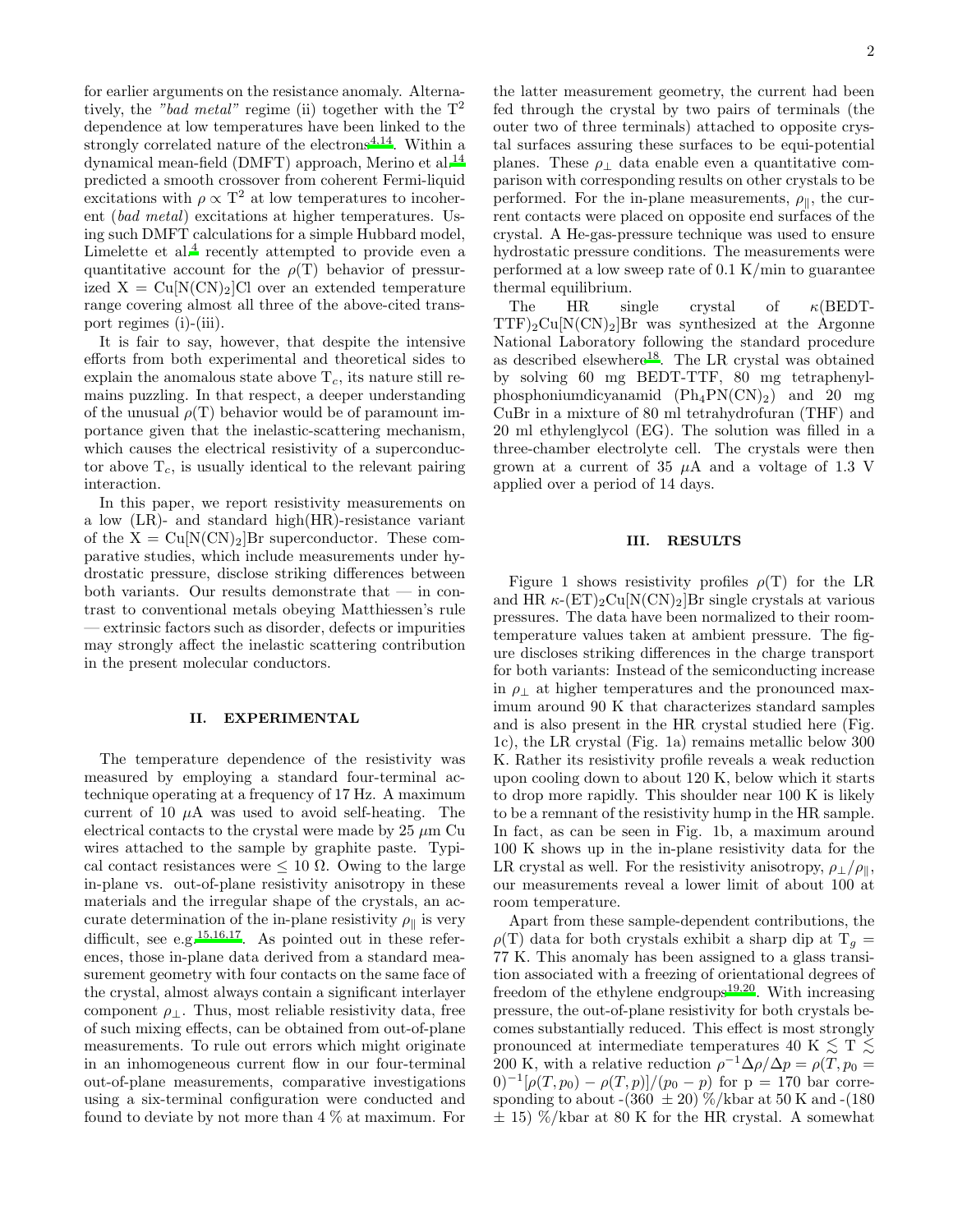

FIG. 1: Temperature dependence of the resistivity of single crystalline  $\kappa$ -(BEDT-TTF)<sub>2</sub>Cu[N(CN)<sub>2</sub>]Br at various hydrostatic pressure values up to 2000 bar. Measurements were performed on the low-resistance (LR) crystal with current perpendicular (a) and parallel (b) to the highly conducting planes and for a standard high-resistance (HR) sample perpendicular to the planes (c).

smaller, though still very large, pressure response of  $-(250 \pm 20)$  %/kbar (50 K) and  $-(120 \pm 10)$  %/kbar (80) K) is found for the LR crystal. At higher temperatures, i.e.,  $T = 200$  K and 250 K, the effect of pressure becomes substantially reduced reaching values of  $-(45 \pm 5)\% / \text{kbar}$ and  $-(35 \pm 5)$  %/kbar, respectively, which is about the same for both crystals.

Figure 2 shows the low-temperature out-of-plane resistivity data for both crystals on expanded scales. For the LR crystal (Fig. 2a), the midpoint  $(50\% \text{ point})$  of the resistivity drop at ambient pressure is at 12.2 K with a 10–90 % width of only 0.2 K. With increasing pressure, the transition shifts to lower temperatures and broadens progressively. Using the midpoint as a measure of  $T_c$ , we find an initial pressure coefficient of  $dT_c/dp|_{p\to 0} = -(2.6$  $\pm$  0.2) K/kbar. These numbers have to be compared with  $T_c = 12.0 \text{ K}$ , a 10–90 % width of 0.4 K and  $dT_c/dp|_{p\to 0}$  $= -(2.4 \pm 0.2)$  K/kbar for the HR crystal (Fig. 2b). The pressure coefficient of  $T_c$  for both crystals is in excellent agreement with the results of previous pressure studies yielding pressure coefficients of  $-2.4$  K/kbar<sup>[6](#page-6-5)</sup> and  $-2.8 \text{ K/kbar}^7$  $-2.8 \text{ K/kbar}^7$ .

Common to the data sets for the LR and HR crystals in Fig. 1 is the almost abrupt change in  $\rho(T)$  from a



FIG. 2: Low temperature out-of-plane resistivity data at various hydrostatic pressure values up to 2000 bar for the low  $(LR)(a)$ - and high  $(HR)(b)$ - resistance variant of  $\kappa$ -(BEDT- $TTF)_2Cu[N(CN)_2]Br.$ 

strongly temperature-dependent behavior at intermediate temperatures to an only weakly temperature dependent  $\rho(T)$  at low temperatures.



FIG. 3: Temperature derivative of the out-of-plane resistivity data for the low  $(LR)$  (a)- and high  $(HR)(b)$ - resistance variants of  $\kappa$ -(BEDT-TTF)<sub>2</sub>Cu[N(CN)<sub>2</sub>]Br at various pressures. Arrows indicate the glass-transition temperature at  $T<sub>q</sub>$ associated with frozen-in disorder of the ethylene endgroups.

This becomes even more clear in Fig. 3 where the derivative  $d\rho_{\perp}/dT$  is plotted for the LR (Fig. 3a) and HR (Fig. 3b) crystals at different pressure values. For both samples, we find a pronounced maximum in  $d\rho/dT$ at about the same temperature  $T_{max} = 44$  K in accor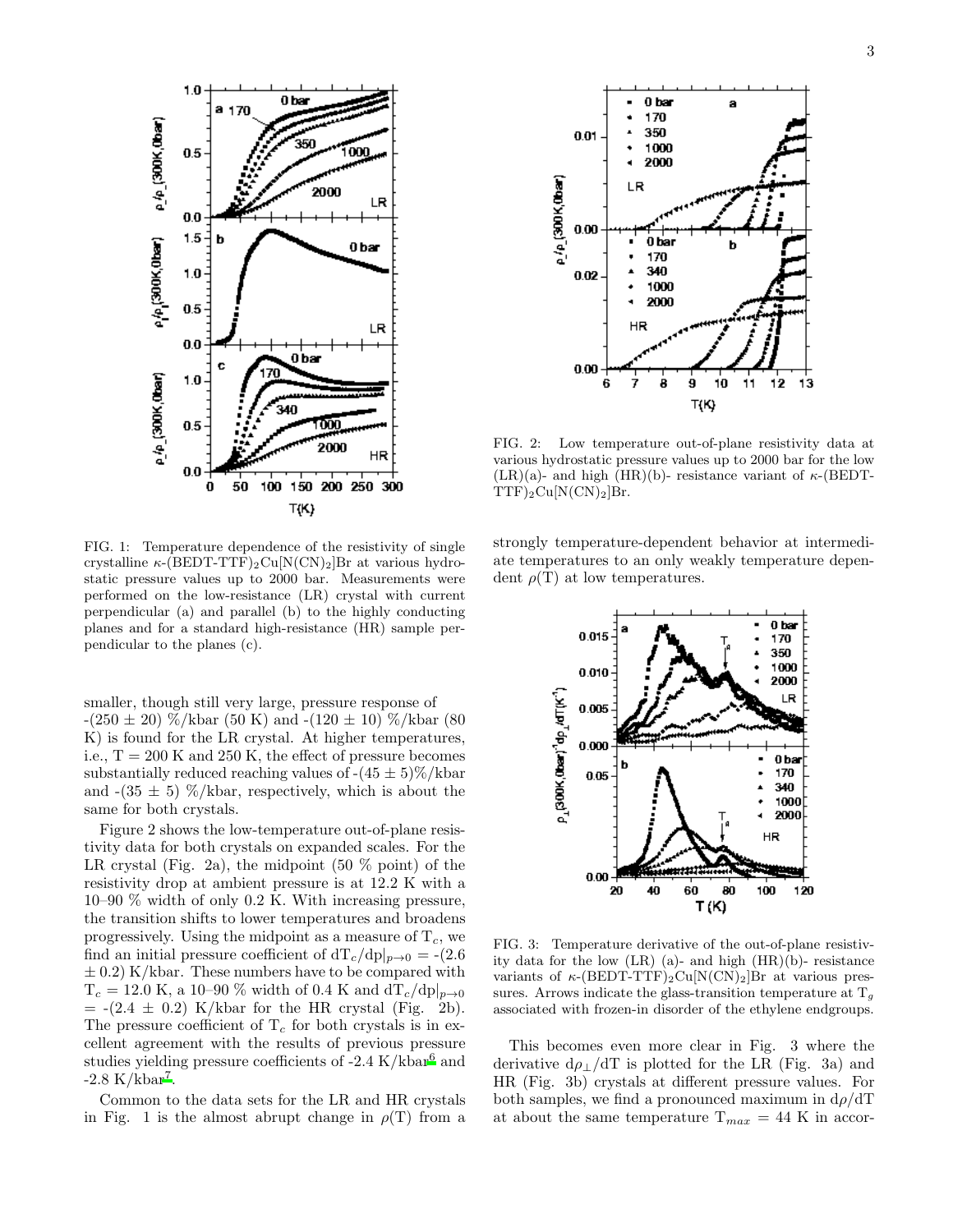dance with previous results on an HR crystal<sup>[21](#page-6-20)</sup>. With increasing pressure, the maximum becomes reduced in size, rounded and shifted to higher temperatures. At a pressure of  $p = 2$  kbar, the maximum has been suppressed almost completely. The sharp peak at the hightemperature side of the  $d\rho/dT$  maximum in Fig. 3 reflects the glass transition. Its position is almost identical for both crystals with  $T_g = 77$  K. With increasing pressure, the signature of the glass-transition becomes weaker while its position remains almost unaffected up to  $p =$ 170 bar and, for the LR crystal, even up to  $p = 350$  bar. The data yield an upper limit for the pressure coefficient of T<sub>g</sub> of  $dT_g/dp|_{p\to 0} \geq -0.6$  K/kbar. At higher pressures  $p \geq 1$  kbar, however, no indication of the glass transition can be resolved any more.



FIG. 4: Temperature derivative of out-of-plane resistivity data,  $d\rho_{\perp}/dT$ , (left scale) and thermal expansion results (right scale) taken from reference  $^{20}$  for two different highresistance  $\kappa$ -(BEDT-TTF)<sub>2</sub>Cu[N(CN)<sub>2</sub>]Br crystals plotted on the same temperature scale. The resistivity data for  $T \leq 10.5$ K have been omitted for clarity. Arrows indicate positions of the superconducting  $(T_c)$  and glass transition  $(T_q)$ , as well as for the anomaly at  $T^*$ .

In Fig. 4 we compare the temperature dependence of the  $d\rho_{\perp}/dT$  data of Fig. 3b with those of the coefficient of thermal expansion measured along the in-plane a-axis,  $\alpha_a$ , on a similar HR crystal<sup>[20](#page-6-19)</sup>. The figure discloses a clear correspondence of the features in  $d\rho/dT$  with the phasetransition-like anomalies observed in  $\alpha_a(T)$  at  $T_c = 12$  K,  $T_g = 77$  K and  $T^* \simeq 40$  K<sup>[20](#page-6-19)</sup>. More precisely, as indicated by the arrow at T<sup>∗</sup> , it is the midpoint of the low-T side of the  $d\rho/dT$  maximum which coincides with the transition temperature  $T^*$  determined from  $\alpha(T)$ . Using the midpoint as a measure of T<sup>∗</sup> , the data in Fig. 3 can be used to determine the pressure dependence of T<sup>∗</sup> . For pressures  $p \leq 350$  bar, this criterion yields about the same pressure coefficient of  $dT^{*}/dp|_{p\rightarrow 0}$  = + (35 ± 7) K/kbar for both variants. This value slightly exceeds the pressure effect of about  $+ 25$  K/kbar reported by Frikach et al.<sup>[22](#page-6-21)</sup> who followed the position of the pronounced minimum in the sound velocity as a function of pressure.



FIG. 5: Low-temperature out-of-plane resistivity data for the low (LR)(a)- and high (HR)(b)-resistance variant of  $\kappa$ - $(BEDT-TTF)_{2}Cu[N(CN)_{2}]Br$  under various pressures plotted as a function of  $T^2$ . Arrows mark the temperatures where the data deviate by more than 2% from the straight lines.

Figure 5 shows the low-temperature inter-layer resistivity data in a  $\rho(T)$  vs.  $T^2$  representation. In accordance with published results<sup>[21](#page-6-20)[,23](#page-6-22)[,24](#page-6-23)</sup>, the normal-state resistivity of the HR crystal (Fig. 5b) follows a  $\rho(T) = \rho_0 + AT^2$ behavior over an extended temperature range. From Fig. 5b, we derive a coefficient  $A^{HR} = (3 \pm 0.6)$  mΩcmK<sup>-2</sup> and a residual resistivity  $\rho_0^{HR} = (530 \pm 100)$  m $\Omega$ cm. The error bars account for uncertainties implied in determining the geometrical factor. A  $T^2$  dependence is also found for the LR crystal (Fig. 5a) although with markedly smaller values for the coefficient A and the residual resistivity of  $A^{LR} = (1.6 \pm 0.4) \text{ m}\Omega\text{cm}K^{-2}$  and  $\rho_0^{LR} = (320$  $\pm$  80) mΩcm, respectively. In addition, Fig 5 discloses significantly different validity ranges for the  $T^2$  law for both variants. Using a 2% deviation of the straight lines in Fig. 5 as a measure for the upper boundary  $T_0$  of the T<sup>2</sup> dependence, we find ambient-pressure values of  $T_0^{LR}$ <br>= (23 ± 0.5) K and  $T_0^{HR}$  = (30 ± 0.5) K for the LR and HR crystal, respectively. As indicated by the arrows in Fig. 5, both variants reveal a strongly non-linear, and, for the HR crystal, even a non-monotonous, change of  $T_0$ with pressure. We note that the analysis of the in-plane data at ambient pressure of the LR crystal in Fig. 1b reveals a  $T_0^{LR}$  value which is identical to that derived from the out-of-plane resistivity.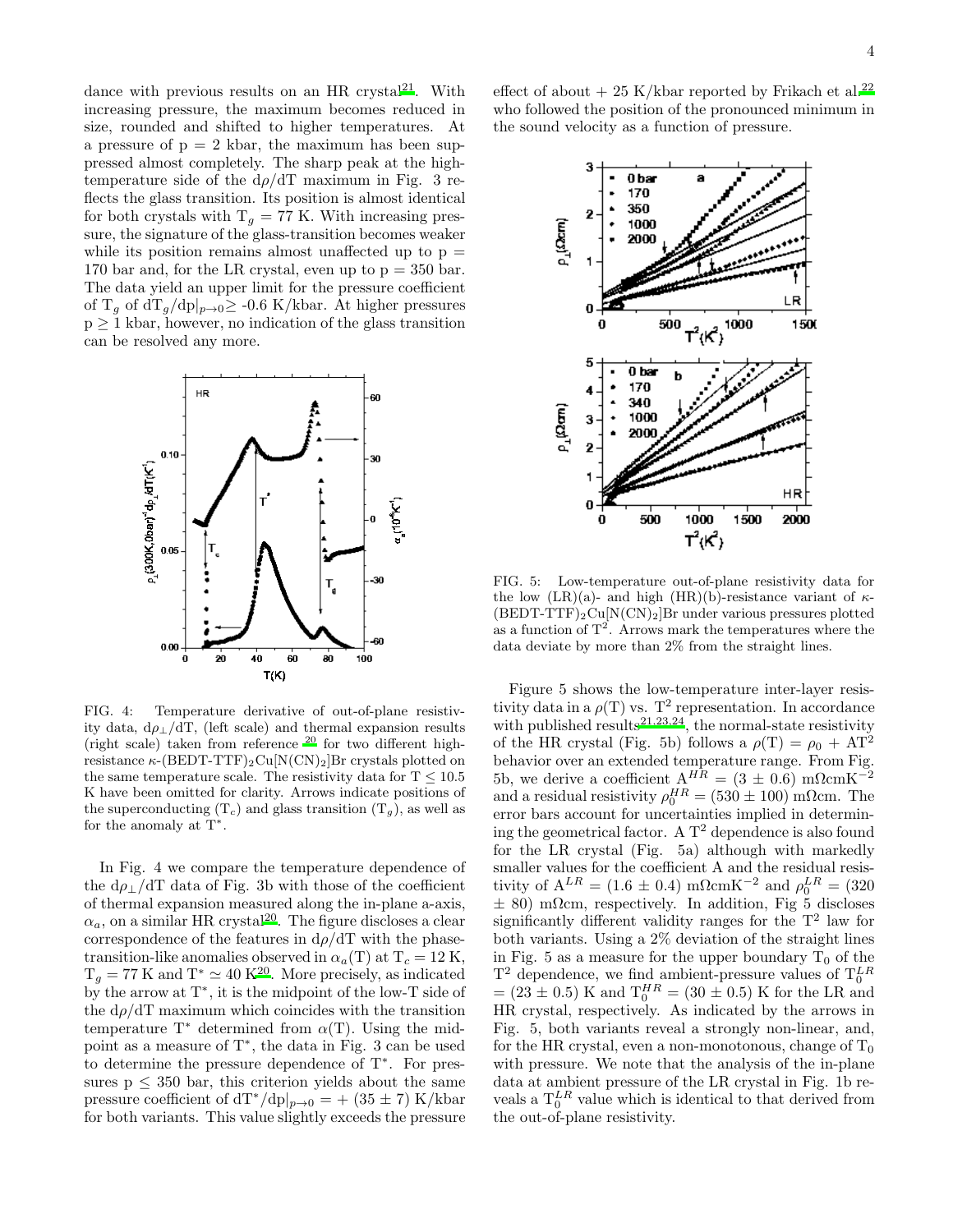

FIG. 6: Relative change of the coefficient A,  $\Delta A = A(p)$ - A(0bar), and the residual resistivity  $\rho_0$ ,  $\Delta \rho_0 = \rho_0(p)$  –  $\rho_0$ (0bar), with pressure for the low (LR) (filled squares)- and high-resistance (HR) (open triangles) variant of single crystalline  $\kappa$ -(BEDT-TTF)<sub>2</sub>Cu[N(CN)<sub>2</sub>]Br.

Figure 6 compiles the relative changes of the coefficient A,  $\Delta A/A(p = 0) = A(0)^{-1}[A(p) - A(0)]$  (left scale) and the residual resistivity  $\rho_0$ ,  $\Delta \rho_0 / \rho_0 = \rho_0^{-1} [\rho_0(p) - \rho_0(0)]$ (right scale) as a function of pressure. For the coefficient A, we find almost identical behavior for both crystals with a stronger reduction at small pressures and a weak pressure dependence at  $p \geq 1$  kbar. A similar tendency can be inferred also for the residual resistivity although here the pressure effect for the HR crystal is somewhat smaller and there is no significant pressure dependence for  $p \geq 1$  kbar.

### IV. DISCUSSION

As described in the experimental section, the LR and HR variants of  $\kappa$ -(ET)<sub>2</sub>Cu[N(CN)<sub>2</sub>]Br are the results of somewhat different preparation routes which may cause variations in the purity of the materials, i.e. the concentration and the nature of incorporations $^{40}$  $^{40}$  $^{40}$ , and the structural perfection. The latter refers to the degree and character of structural disorder. Although detailed comparative structural investigations of the LR and HR crystals which require highest-resolution techniques have not been performed yet, a general characterization of the crystals studied here is feasible on the basis of the present transport measurements.

According to the residual resistivities, derived from an extrapolation of the normal-state  $\rho_{\perp}(T)$  to T = 0, of  $\rho_0 = (320 \pm 80) \text{ m}\Omega \text{cm}$  (LR) and  $(530 \pm 100)$ mΩcm (HR), and the residual resistivity ratios RRR  $=$  $\rho_{\perp}(300K)/\rho_{0\perp}$  of 158 (LR) and 67 (HR), the LR crystal is of distinctly superior quality. The HR crystal studied here, however, appears to be representative for most of the  $\kappa$ -(ET)<sub>2</sub>Cu[N(CN)<sub>2</sub>]Br crystals studied so far which had been prepared according to the standard procedure. These crystals yield room-temperature resistivities  $\rho_1(300K)$  and RRR values of 50-70  $\Omega$ cm and 50-65, respectively<sup>[19](#page-6-18)[,21](#page-6-20)</sup>.

The possibility of internal strain, which might account for the suppression of the anomalous resistivity maximum at intermediate temperatures for the LR crystal, can be safely discarded due to both the high  $T_c$  value and the very narrow 10–90 % transition width of only 0.2 K. The latter is a factor of 2 smaller to that which is usually encountered for this salt $19,21$  $19,21$  and which is found also for the present HR crystal. At the same time, both variants behave almost identical as for the glass-transition temperature  $T_q = 77$  K, although the signature at  $T_q$  in the interlayer resistivity, i.e. the additional scattering contribution to  $\rho_{\perp}$  for T < T<sub>g</sub>, is stronger for the HR crystal. This might indicate a reduced fraction of frozen-in disordered ethylene groups in the LR compared to the HR sample.

The most obvious difference between the HR and LR crystals highlighted in figure 1 is the distinct reduction of the  $\rho(T)$  maximum at intermediate temperatures. Yet a remnant of this feature, though much less strongly pronounced, is still present for the LR sample, where it gives rise to an unusual  $\rho(T)$  anisotropy with a metallic-type resistivity in the out-of-plane component but a semiconducting-like behavior for the in-plane resistivity. We note, however, that the resistivity anisotropy  $\rho_{\perp}/\rho_{\parallel}$  of about 100 at room temperature, derived from the present experiments (cf. Fig. 1) as compared to an anisotropy ratio in excess of 1000 reported by Buravov et al.[21](#page-6-20), for an HR crystal employing an improved Montgomery method, indicates that the present  $\rho_{\parallel}$  data determined by using a standard four-terminal measurement geometry still contain a significant interlayer component  $\rho_\perp$ .

A strongly reduced, though finite, scattering contribution around 90 K in the LR crystal is in line with the observation of a significant reduction of the still extraordinarily strong pressure response of the resistivity at intermediate temperatures compared to that of the HR crystal. In fact, sample-to-sample variations in this scattering contribution, though substantially reduced in size, may also be found for crystals prepared along the same alternative route that led to the present LR crystal. Here we mention the sample studied in reference [43](#page-7-1) and two further crystals of this salt explored in the course of the present investigation. These samples revealed a clear correlation between the residual resistivity ratio and the size of the resistivity around 90 K: upon increasing the RRR ratio from 84 over 89 to 158,  $\rho_1$  (90 K) continuously decreases. For the crystal studied in reference  $43$  yielding RRR = 193,  $\rho_{\perp}(T)$  is almost identical to that found for the present LR crystal.

The above observation that the anomalous scattering contribution centered around 90 K differs strongly depending on the preparation conditions and becoming reduced in size upon increasing the sample quality, indicates that it is extrinsic in nature. Moreover, these results demonstrate that disorder or defects may induce drastic changes in the temperature-dependent part of the resistivity, i.e. the inelastic-scattering contributions. Such a behavior is highly unusual and at variance with what is known from ordinary metals, where the scatter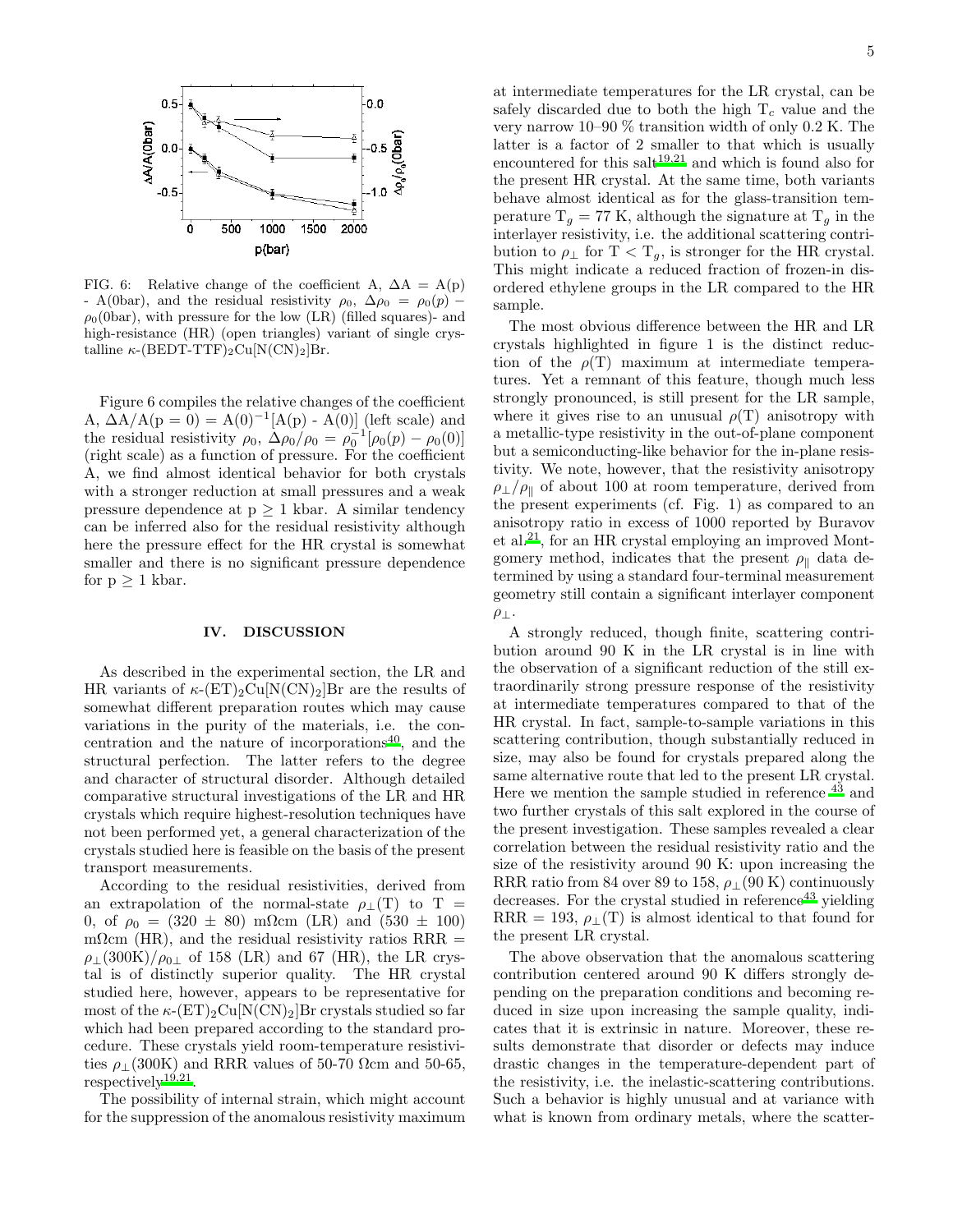ing due to disorder or impurities manifests itself in an increase of the residual resistivity only. This raises the fundamental question on how and to what extent disorderor defect-induced potentials may affect the inelastic scattering of  $\pi$  electrons in the present molecular conductors.

Apart from these differences related to the anomalous resistivity contribution around 90 K, both variants behave identically as to the drastic change in their resistivity at  $T = T^* \simeq 40$  K from a range characterized by a strongly T-dependent  $\rho(T)$  at  $T > T^*$  into a lowtemperature regime, where  $\rho(T)$  varies only weakly with temperature. It was found that the anomaly in  $d\rho/dT$  coincides with the phase-transition-like feature observed in the coefficient of thermal expansion  $\alpha(T)$ . Such a direct correspondence of anomalies in transport and thermodynamic quantities is not expected for a crossover behavior between two different regimes, which usually involves a scaling factor to map the characteristic temperatures  $\mathrm{T}_o$ and  $T_{\alpha}$ . As an example, we mention the signatures of the Kondo effect in  $\rho(T)$  and  $\alpha(T)$  in heavy fermion compounds, see, e.g.[42](#page-7-2). Rather the coincidence of distinct anomalies in  $d\rho/dT$  and  $\alpha(T)$  indicates that this feature marks a cooperative phenomenon.

Anomalous behavior around T<sup>∗</sup> has been also identified in various therma[l](#page-6-6)<sup>7[,20](#page-6-19)[,21](#page-6-20)[,25](#page-6-24)[,26](#page-6-25)</sup>, magneti[c](#page-6-26)<sup>27[,28](#page-6-27)[,29](#page-6-28)[,30](#page-6-29)</sup>, elastic<sup>[22](#page-6-21)</sup>, and optical properties<sup>[31](#page-7-3)</sup>. Various explanations have been proposed as to the nature of the  $T^*$  anomaly, including the formation of a pseudo-gap in the density of states<sup>[27](#page-6-26)[,28](#page-6-27)[,29](#page-6-28)[,32](#page-7-4)</sup>, a crossover from a coherent Fermi liquid at low temperatures into a regime with incoherent excitations at high temperatures  $4,14$  $4,14$ , a density-wave-type instability<sup>[20](#page-6-19)[,26](#page-6-25)[,33](#page-7-5)</sup>, as well as an incipient divergence of the electronic compressibility caused by the proximity to a Mott transition[5](#page-6-4) . The present resistivity re-sults, which for the HR crystal confirm published data<sup>[21](#page-6-20)</sup>, clearly demonstrate that the position of the T<sup>∗</sup> anomaly is unaffected by the strength of the additional scattering contribution giving rise to the resistivity hump at intermediate temperatures, and thus marks an independent feature. In addition, the sharpness of the anomaly in  $d\rho/dT$  and its direct mapping with the jump in the coefficient of thermal expansion makes it very unlikely that T<sup>∗</sup> merely reflects a crossover between two different transport regimes—an assumption which underlies some of the above theoretical models. Rather it indicates that T ∗ reflects a phase transition into a symmetry broken low-temperature state.

Turning now to the  $\rho = \rho_0 + AT^2$  behavior for T  $\leq T_0 < T^*$ , our study reveals a relative change with pressure of the coefficient A which is quite similar for the LR and HR crystals. This indicates that it is the same scattering mechanism which governs the low-temperature  $\rho(T)$  behavior for both systems. However, the size of A is substantially reduced for the LR crystal reflecting a weakening of this scattering contribution for the higherquality LR crystal.

There has been a long-standing debate on the nature of the  $T^2$  behavior in the resistivity of molecular conduc-

tors. In fact, a  $\rho \propto T^2$  dependence over an extended temperature range is not a peculiarity of the  $\kappa$ -phase  $(ET)_2X$ salts alone. It has been observed also for various other materials such as the  $(TMTSF)_2PF_6$  and the  $\beta$ - $(ET)_2X$ salts, see, e.g.  $34,35,36$  $34,35,36$  $34,35,36$ .

The explanations proposed for the  $T^2$  behavior in these materials include electron-phonon $37$  as well as electronelectron interactions of the strongly correlated  $\pi$ -electron system<sup>[4](#page-6-3)[,14](#page-6-13)[,34](#page-7-6)</sup>. In fact, such a  $T^2$  dependence at low temperatures is characteristic of metals in which the dominant scattering mechanism is provided by the electronelectron interactions. Since there the coefficient A  $\propto$  $(m^*)^2 \propto (T_F^*)^{-2}$ , with m<sup>\*</sup> the effective carrier mass and  $T_F^*$  the effective Fermi temperature, the coefficient A scales with the square of the Sommerfeld coefficient  $\gamma \propto m^* \propto (T_F^*)^{-1}$  of the electronic specific heat  $C_{el} =$  $\gamma$ T. Such an  $A/\gamma^2$  = const. behavior within a given material class has been verified for different systems including heavy-fermion compounds and transition metals<sup>[38](#page-7-10)[,39](#page-7-11)</sup>.

The above scaling implies that upon variation of a control parameter x of the system, such as chemical composition or external pressure, the product  $A(x) \cdot (T_F^*(x))^2$ should stay constant. By identifying the temperature  $T_0$ , i.e., the upper limit of the  $T^2$  range in the resistivity, with the effective Fermi energy  $T_F^*$ , Limelette et al. have verified this invariance for pressurized  $\kappa$ - $(ET)_2Cu[N(CN)_2]Cl<sup>4</sup>.$  $(ET)_2Cu[N(CN)_2]Cl<sup>4</sup>.$  $(ET)_2Cu[N(CN)_2]Cl<sup>4</sup>.$ 

The results of the present studies, however, render such an interpretation unlikely. Given that the  $T^2$  dependence is of electronic origin, i.e.  $A \propto (T_F^*)^{-2}$  and  $T_0 \simeq T_F^*$ , the A coefficient for the LR variant, which is reduced by a factor of about 1.9 compared to that of the HR crystal, would then indicate an effective Fermi temperature  $T_F^*$ which is larger by a factor of  $(1.9)^{1/2} \approx 1.4$ . This is in contrast to the experimental observation yielding a  $T_0^{LR}$ which is even reduced by a factor of about 1.3 compared to that for the HR crystal. Rather, our experimental finding that both  $T_0$  and A are strongly sample dependent while the other characteristic temperatures associated with the electronic properties such as  $T^*$  and  $T_c$ are not, indicate that the nature of the  $T^2$  dependence is different from coherent Fermi-liquid excitation[s](#page-7-12)<sup>44</sup>.

# V. SUMMARY

Resistivity measurements under hydrostatic pressure on a low-resistance variant of the organic superconductor  $\kappa$ -(BEDT-TTF)<sub>2</sub>Cu[N(CN)<sub>2</sub>]Br have been performed and compared to the results on a standard highresistance crystal. The lower residual resistivity  $\rho_0$  and the higher residual resistivity ratio  $\rho(300K)/\rho_0$  for the low-resistance crystal clearly indicate its superior quality. These measurements reveal that a significant part of the scattering contribution which gives rise to the anomalous resistivity maximum around 90 K in standard highresistance materials is extrinsic in nature. Apart from this sample-dependent scattering contribution, however,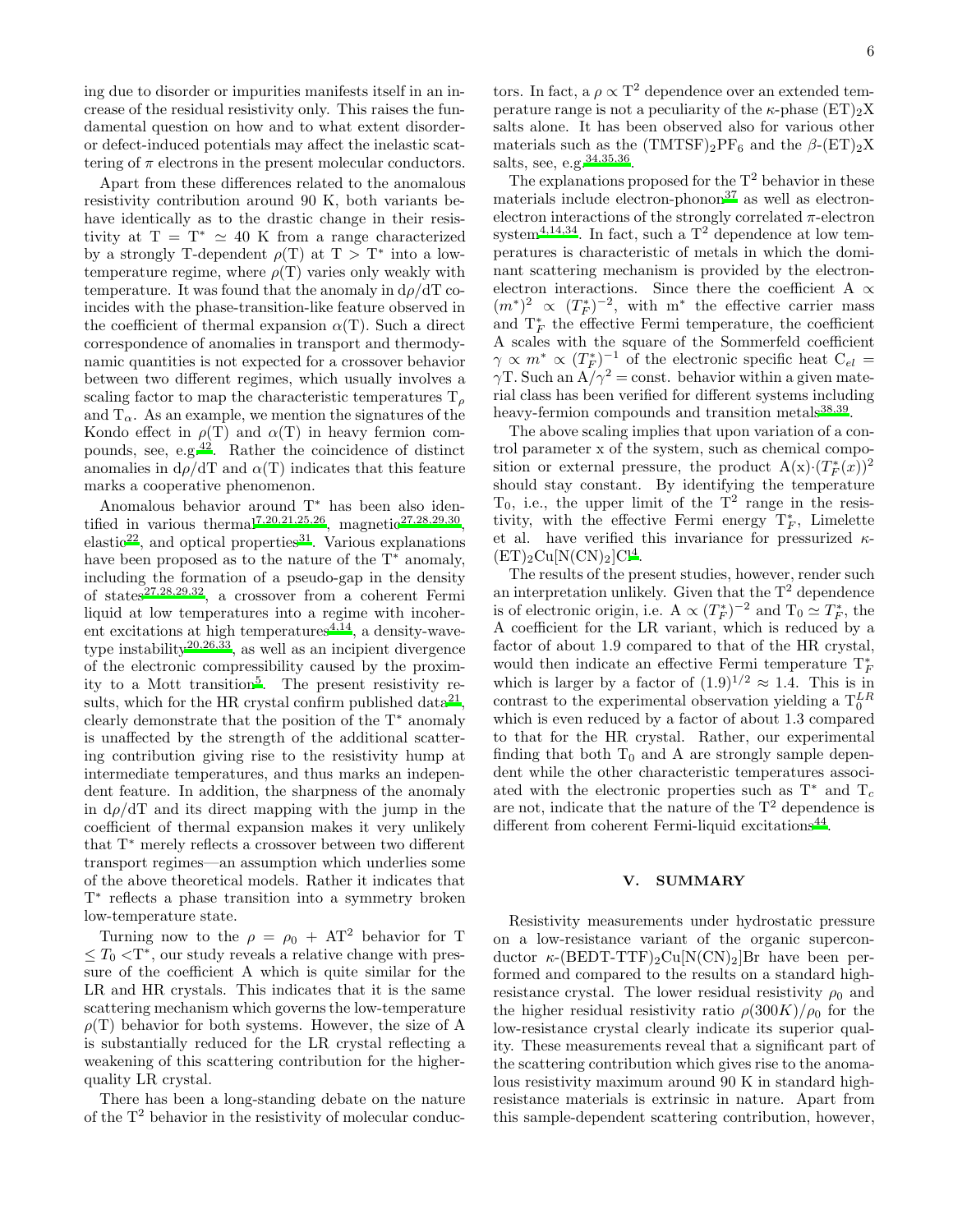both variants behave identically as to the abrupt change in  $\rho(T)$  at  $T^* \simeq 40$  K. The coincidence of this temperature with the phase-transition anomaly in the coefficient of thermal expansion makes it unlikely that T<sup>∗</sup> marks a crossover between two different transport regimes but rather indicates a second-order phase transition. For temperatures  $T \leq T_0 < T^*$  the data for both crystals were found to follow a  $\rho(T) \propto AT^2$ . Most importantly, however, our analysis reveals strikingly different coefficients A and ranges of validity measured by  $T_0$  for both variants. In view of the fact that other characteristic temperatures associated with the  $\pi$ -electron system such as  $T_c$ and T<sup>∗</sup> are sample independent, this strong variation in A and  $T_0$  indicates an origin for the  $T^2$  dependence different from coherent Fermi-liquid excitations. The present results demonstrate that for these molecular materials, sample dependent, i.e. extrinsic factors such as disorder or defect concentration, does not only change the elastic scattering contribution measured by the residual resistivity. Rather, the defect potentials may also strongly affect the temperature-dependent part of the resistivity,

- <span id="page-6-0"></span> $<sup>1</sup>$  K. Kanoda, Hyperfine Interact. 104, 235 (1997)</sup>
- <span id="page-6-1"></span><sup>2</sup> S. Lefebvre, P. Wzietek, S. Brown, C. Bourbonnais, D. Jérome, C. Mézière, M. Fourmigué, P. Batail, Phys. Rev. Lett. 85, 5420 (2000)
- <span id="page-6-2"></span><sup>3</sup> H. Ito, T. Ishiguro, M. Kubota, G. Saito, J. Phys. Soc. Jpn. 9, 2987 (1996)
- <span id="page-6-3"></span><sup>4</sup> P. Limelette, P. Wzietek, S. Florens, A. Georges, T. A. Costi, C. Pasquier, D. Jérome, C. Mézière, P. Batail, Phys. Rev. Lett. 91, 016401 (2003)
- <span id="page-6-4"></span><sup>5</sup> D. Fournier, M. Poirier, M. Castonguay, K. D. Truong, Phys. Rev. Lett. 90, 127002 (2003)
- <span id="page-6-5"></span>6 J.E. Schirber, D. L. Overmyer, K. D. Carlson, J. M. Williams, A. M. Kini, H. H. Wang, H. A. Charlier, B. J. Love, D. M. Watkins, G.A. Yaconi, Phys. Rev. B 44, 4666 (1991)
- <span id="page-6-6"></span><sup>7</sup> Yu. V. Sushko, V. A. Bondarenko, R. A. Petrosov, N. D. Kushch, E. B. Yagubskii, J. Phys. I France 1, 1015 (1991)
- <span id="page-6-7"></span><sup>8</sup> A. M. Kini, U. Geiser, H. H. Wang, K. D. Carlson, J. M. Williams, W. K. Kwok, K. G. Vandervoort, J. M. Thompson, D. L. Stupka, D. Jung, M.-H. Whangbo, Inorg. Chem. 29, 2555 (1990)
- <span id="page-6-8"></span><sup>9</sup> I. D. Parker, R. H. Friend, M. Kurmoo, P. Day, C. Lenoir, P. Batail, J. Phys. Cond. Mat. 1, 4479 (1989)
- <span id="page-6-9"></span><sup>10</sup> M. Kund, H. Müller, W. Biberacher, K. Andres, Physica C 191, 274 (1993)
- <span id="page-6-10"></span><sup>11</sup> M. A. Tanatar, T. Ishiguro, T. Kondo, G. Saito, Phys. Rev. B 59, 3841 (1999)
- <span id="page-6-11"></span><sup>12</sup> N. L. Wang, B. P. Clayman, H. Mori, S. Tanaka, J. Phys. Cond. Mat. 12, 2867 (2000)
- <span id="page-6-12"></span> $13$  M. Lang, J. Müller in The Physics of Superconductors Vol.II, K. H. Bennemann, J. B. Ketterson (eds.) (Springer-Verlag Berlin, 2004)
- <span id="page-6-14"></span><span id="page-6-13"></span><sup>14</sup> J. Merino, R. H. McKenzie, Phys. Rev. B **61**, 7996 (2000)
- <sup>15</sup> L.I. Buravov, N. D. Kushch, V. N. Laukin, A. G. Khomenko, E. B. Yagubskii, M. V. Kartsovnik, A. E. Kovalev, L. P. Rozenberg, R. P. Shibaeva, M. A. Tanatar, V. S. Yefanov, V. V. Dyakin, V. A. Bondarendo, J. Phys. I

i.e. the inelastic scattering, indicating that Matthiessen's rule is no longer applicable to these materials. Consequently, the charge transport for available sample materials might considerably be affected by such extrinsic contributions. Detailed structural investigations on highand low-resistance material are in progress to hopefully identify the nature of the above scattering centers. This will help to control better the synthesis conditions and to eventually provide materials of sufficiently high quality which make it possible to access the intrinsic transport properties of these materials.

## Acknowledgments

The authors thank M. Kartsovnik and N. Toyota for fruitful discussions and suggestions. The work was supported by the Deutsche Forschungsgemeinschaft under the auspices of the Forschergruppe 412.

France 4, 441 (1994)

- <span id="page-6-15"></span><sup>16</sup> N. Harrison, M. M. Honold, V. V. Kartsovnik, J. Singleton, S. T. Hannahs, D. G. Rickel, N. D. Kushch, Phys. Rev. B 55, R16005 (1997)
- <span id="page-6-16"></span> $^{17}$  J. Singleton, Ch. Mielke, Contemp. Physics  $\bf{43},$   $\bf{63}$   $\bf{(2002)}$
- <span id="page-6-17"></span><sup>18</sup> A. M. Kini, U. Geiser, H. H. Wang, K. D. Carlson, J. M. Williams, W. K. Kwok, K. D. Vandervoort, J. E. Thompson, D. L. Supka, D. Jung, M.-H. Whangbo, Inorg. Chem. 29, 2555 (1988)
- <span id="page-6-18"></span> $19$  X. Su, F. Zuo, J. A. Schlueter, M. E. Kelly, and J. M. Williams, Phys. Rev. B 57, R14056 (1998) and Solid State Commun. 107, 731 (1998)
- <span id="page-6-19"></span> $20$  J. Müller, M. Lang, F. Steglich, J. A. Schlueter, A. M. Kini, T. Sasaki, Phys. Rev. B 65, 144521 (2002)
- <span id="page-6-20"></span> $21$  L. I. Buravov, N. D. Kushch, V. A. Merzhanov, M. V. Osherov, A. G. Khomenko, and E. B. Yagubskii, J. Phys. I France 2, 1257 (1992)
- <span id="page-6-21"></span><sup>22</sup> K. Frikach, M. Poirier, M. Castonguay, K. D. Truong, Phys. Rev. B 61, R6491 (2000)
- <span id="page-6-22"></span> $23$  M. Dressel, G. Grüner, J. E. Eldridge, J. M. Williams, Synth. Met. 85, 1503 (1997)
- <span id="page-6-23"></span><sup>24</sup> X. Su, F. Zuo, J. A. Schlueter, M. E. Kelly, Solid State Commun. 107, 731 (1998)
- <span id="page-6-24"></span><sup>25</sup> K. Murata, M. Ishibashi, Y. Honda, N. A. Fortune, M. Tokumoto, N. Kinoshita, H. Anzai, Solid State Commun. 76, 377 (1990)
- <span id="page-6-25"></span><sup>26</sup> T. Sasaki, N. Yoneyama, A. Matsuyama, N. Kobayashi, Phys. Rev. B 65, 060505(R) (2002)
- <span id="page-6-26"></span><sup>27</sup> V. Kataev, G. Winkel, D. Khomskii, D. Wohlleben, W. Crump, K. F. Tebbe, J. Hahn, Solid State Commun. 83, 435 (1992)
- <span id="page-6-27"></span><sup>28</sup> H. Mayaffre, P. Wzietek, C. Lenoir, D. Jérome, P. Batail, Europhys. Lett. 28, 205 (1994)
- <span id="page-6-28"></span><sup>29</sup> A. Kawamoto, K. Miyagawa, Y. Nakazawa, K. Kanoda, Phys. Rev. Lett. 74, 3455 (1995)
- <span id="page-6-29"></span> $30$  P. Wzietek, H. Mayaffre, D. Jérome, S. Brazovskii, J. Phys. I France 6, 2011 (1996)